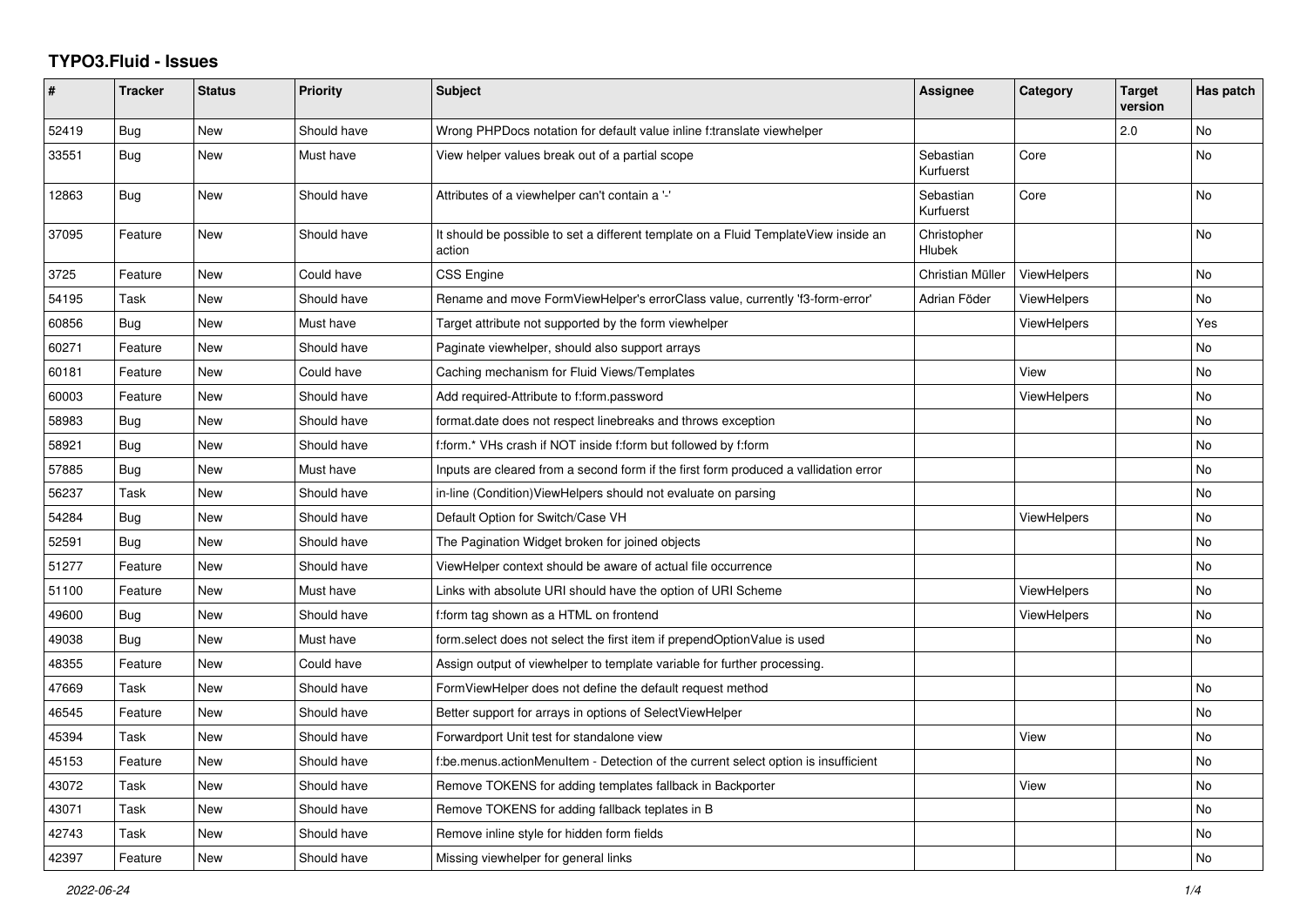| ∦     | <b>Tracker</b> | <b>Status</b> | <b>Priority</b>      | Subject                                                                                                     | <b>Assignee</b> | Category           | <b>Target</b><br>version | Has patch |
|-------|----------------|---------------|----------------------|-------------------------------------------------------------------------------------------------------------|-----------------|--------------------|--------------------------|-----------|
| 40081 | Feature        | New           | Should have          | Allow assigned variables as keys in arrays                                                                  |                 |                    |                          | No        |
| 40064 | Bug            | New           | Must have            | Multiselect is not getting persisted                                                                        |                 | <b>ViewHelpers</b> |                          | No        |
| 39990 | Bug            | New           | Should have          | Same form twice in one template: hidden fields for empty values are only rendered<br>once                   |                 | Core               |                          | No        |
| 39936 | Feature        | New           | Should have          | registerTagAttribute should handle default values                                                           |                 | <b>ViewHelpers</b> |                          | No        |
| 38369 | <b>Bug</b>     | New           | Must have            | Resource ViewHelpers should not fall back to request package                                                |                 | View               |                          | No        |
| 38130 | Feature        | New           | Should have          | Checkboxes and multiple select fields should have an assignable default value                               |                 |                    |                          | No        |
| 37619 | Bug            | New           | Should have          | Fatal Error when using variable in name attribute of Section ViewHelper                                     |                 | ViewHelpers        |                          | No.       |
| 36655 | Bug            | <b>New</b>    | Should have          | <b>Pagination Links</b>                                                                                     |                 | Widgets            |                          | No        |
| 36559 | Feature        | New           | Could have           | New widget progress bar                                                                                     |                 |                    |                          | Yes       |
| 36410 | Feature        | New           | Should have          | Allow templates to send arguments back to layout                                                            |                 | ViewHelpers        |                          | No.       |
| 34309 | Task           | New           | Could have           | Unknown ViewHelpers cause exception - should be handled more graceful                                       |                 | ViewHelpers        |                          | No        |
| 33215 | Feature        | New           | Should have          | RFC: Dynamic values in ObjectAccess paths                                                                   |                 |                    |                          | No        |
| 32035 | Task           | New           | Should have          | Improve fluid error messages                                                                                |                 | Core               |                          | Yes       |
| 31955 | Feature        | New           | Should have          | f:uri.widget                                                                                                |                 | Widgets            |                          | No        |
| 30937 | Bug            | New           | Should have          | CropViewHelper stringToTruncate can't be supplied so it can't be easily extended                            |                 | ViewHelpers        |                          | Yes       |
| 30555 | Feature        | New           | Could have           | Make TagBuilder more extensible                                                                             |                 | Core               |                          | No        |
| 28554 | Bug            | New           | Should have          | (v4) implement feature flag to disable caching                                                              |                 |                    |                          | No        |
| 28553 | Bug            | <b>New</b>    | Should have          | improve XHProf test setup                                                                                   |                 |                    |                          | No        |
| 28552 | Bug            | New           | Should have          | (v5) write ViewHelper test for compiled run; adjust functional test to do two passes<br>(uncached & cached) |                 |                    |                          | No        |
| 28550 | Bug            | New           | Should have          | (v4) make widgets cacheable, i.e. not implement childnodeaccess interface                                   |                 |                    |                          | No        |
| 28549 | Bug            | New           | Should have          | make widgets cacheable, i.e. not implement childnodeaccess interface                                        |                 |                    |                          | No        |
| 27607 | <b>Bug</b>     | New           | Must have            | Make Fluid comparisons work when first element is STRING, second is NULL.                                   |                 | Core               |                          | No        |
| 26664 | Task           | New           | Won't have this time | Clean up Form ViewHelpers                                                                                   |                 | ViewHelpers        |                          | No        |
| 26658 | Task           | New           | Won't have this time | Make Form ViewHelpers consistent                                                                            |                 | ViewHelpers        |                          | No        |
| 13045 | Bug            | New           | Should have          | Entity decode of strings are different between if-conditions and output of variable                         |                 |                    |                          |           |
| 10911 | Task           | New           | Should have          | Tx_Fluid_ViewHelpers_Form_AbstractFormViewHelper->renderHiddenIdentityField<br>should be more reliable      |                 | ViewHelpers        |                          | No        |
| 10472 | Feature        | New           | Could have           | Fluid Standalone distribution                                                                               |                 | Core               |                          | No        |
| 9950  | Task           | New           | Should have          | Binding to nested arrays impossible for form-elements                                                       |                 | ViewHelpers        |                          |           |
| 9514  | Feature        | New           | Should have          | Support explicit Array Arguments for ViewHelpers                                                            |                 |                    |                          |           |
| 8648  | <b>Bug</b>     | New           | Should have          | format.crop ViewHelper should support all features of the crop stdWrap function                             |                 | ViewHelpers        |                          | No        |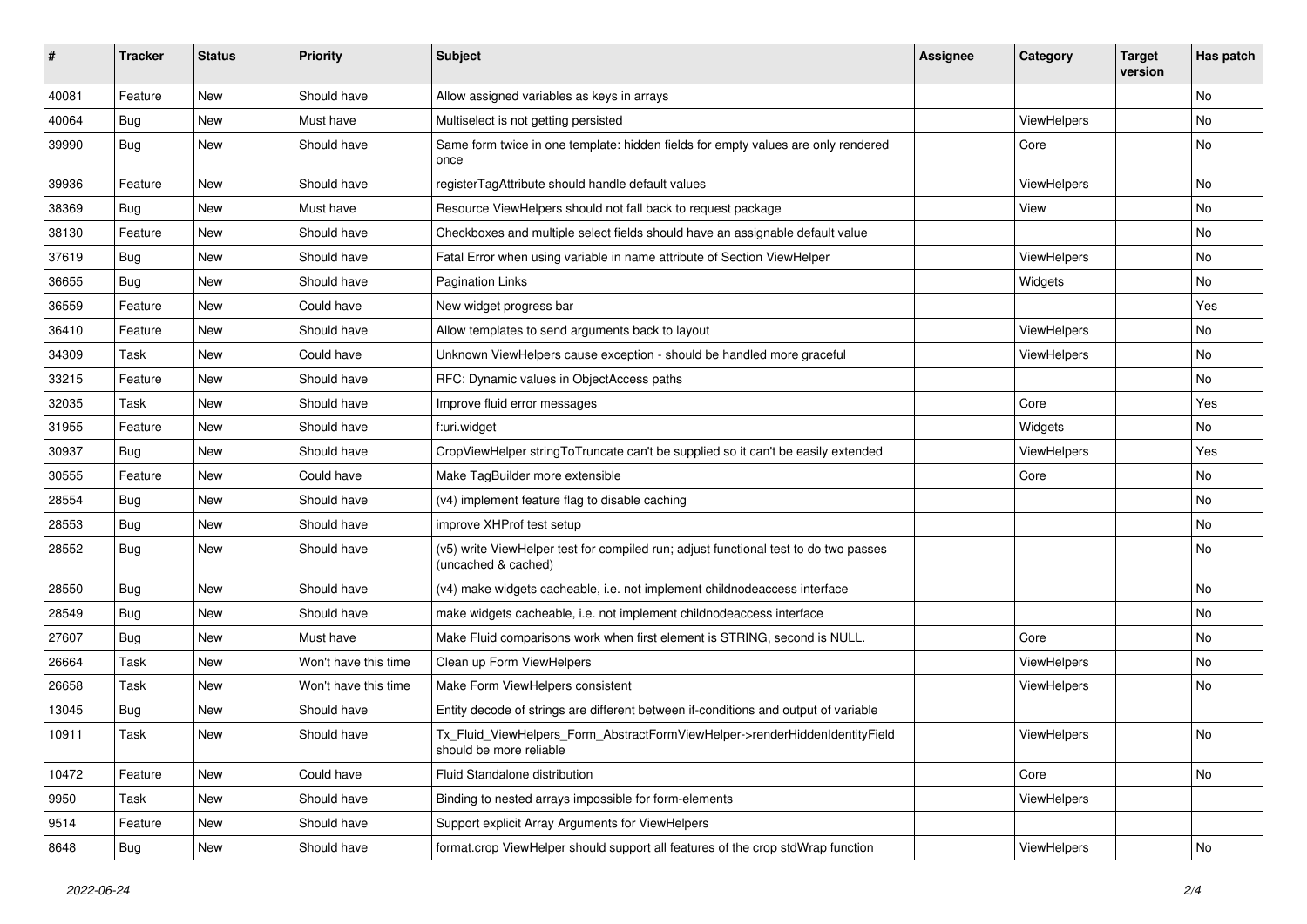| ∦     | <b>Tracker</b> | <b>Status</b>            | <b>Priority</b> | <b>Subject</b>                                                                        | <b>Assignee</b>             | Category    | <b>Target</b><br>version | Has patch |
|-------|----------------|--------------------------|-----------------|---------------------------------------------------------------------------------------|-----------------------------|-------------|--------------------------|-----------|
| 7608  | Feature        | New                      | Could have      | Configurable shorthand/object accessor delimiters                                     |                             | Core        |                          | Yes       |
| 4704  | Feature        | New                      | Should have     | Improve parsing exception messages                                                    |                             | Core        |                          |           |
| 3481  | Bug            | New                      | Should have     | Use ViewHelperVariableContainer in PostParseFacet                                     |                             | Core        |                          | No        |
| 1907  | Feature        | New                      | Could have      | Default values for view helpers based on context                                      |                             | Core        |                          |           |
| 45384 | <b>Bug</b>     | New                      | Must have       | Persisted entity object in widget-configuration cannot be deserialized (after reload) |                             | Widgets     | 2.0.1                    | No        |
| 62346 | Feature        | New                      | Could have      | f:comment should have high precende                                                   |                             | Core        | 3.x                      | <b>No</b> |
| 28551 | Bug            | Accepted                 | Should have     | (v4) backport VHTest                                                                  | Sebastian<br>Kurfuerst      |             |                          | No        |
| 9005  | Feature        | Accepted                 | Could have      | Fluid Template Analyzer (FTA)                                                         | Sebastian<br>Kurfuerst      |             |                          |           |
| 5933  | Feature        | Accepted                 | Should have     | Optional section rendering                                                            | Sebastian<br>Kurfuerst      | ViewHelpers |                          | No        |
| 36662 | Bug            | Needs<br>Feedback        | Should have     | Checked state isn't always correct when property is collection                        | Kevin Ulrich<br>Moschallski | ViewHelpers | 1.1.1                    | No        |
| 33394 | Feature        | Needs<br>Feedback        | Should have     | Logical expression parser for BooleanNode                                             | <b>Tobias Liebig</b>        | Core        |                          | <b>No</b> |
| 8491  | Task           | <b>Needs</b><br>Feedback | Should have     | link.action and uri.action differ in absolute argument                                | Karsten<br>Dambekalns       | ViewHelpers |                          | No        |
| 33628 | Bug            | Needs<br>Feedback        | Must have       | Multicheckboxes (multiselect) for Collections don't work                              | Christian Müller            | ViewHelpers |                          | No        |
| 58862 | <b>Bug</b>     | Needs<br>Feedback        | Should have     | FormViewHelper doesn't accept NULL as value for \$arguments                           | Bastian<br>Waidelich        | ViewHelpers |                          | Yes       |
| 46091 | Task           | Needs<br>Feedback        | Should have     | Show source file name and position on exceptions during parsing                       |                             |             |                          | No        |
| 45345 | Feature        | Needs<br>Feedback        | Should have     | Easy to use comments for fluid that won't show in output                              |                             |             |                          |           |
| 8989  | Feature        | Needs<br>Feedback        | Could have      | Search path for fluid template files                                                  |                             | View        |                          | No        |
| 3291  | Feature        | Needs<br>Feedback        | Should have     | Cacheable viewhelpers                                                                 |                             |             |                          | <b>No</b> |
| 46289 | <b>Bug</b>     | Needs<br>Feedback        | Should have     | Enable Escaping Interceptor in XML request format                                     |                             | View        | 2.0.1                    | No        |
| 40998 | <b>Bug</b>     | Under Review             | Should have     | Missing parent request namespaces in form field name prefix                           | Sebastian<br>Kurfuerst      | ViewHelpers | 1.1.1                    | No        |
| 52640 | Feature        | <b>Under Review</b>      | Should have     | Create an UnlessViewHelper as opposite to the IfViewHelper                            | Marc Neuhaus                |             |                          | No        |
| 55008 | <b>Bug</b>     | <b>Under Review</b>      | Should have     | Interceptors should be used in Partials                                               | Christian Müller            |             |                          | No        |
| 59057 | Bug            | <b>Under Review</b>      | Must have       | Hidden empty value fields shoud be disabled when related field is disabled            | Bastian<br>Waidelich        | ViewHelpers |                          | No        |